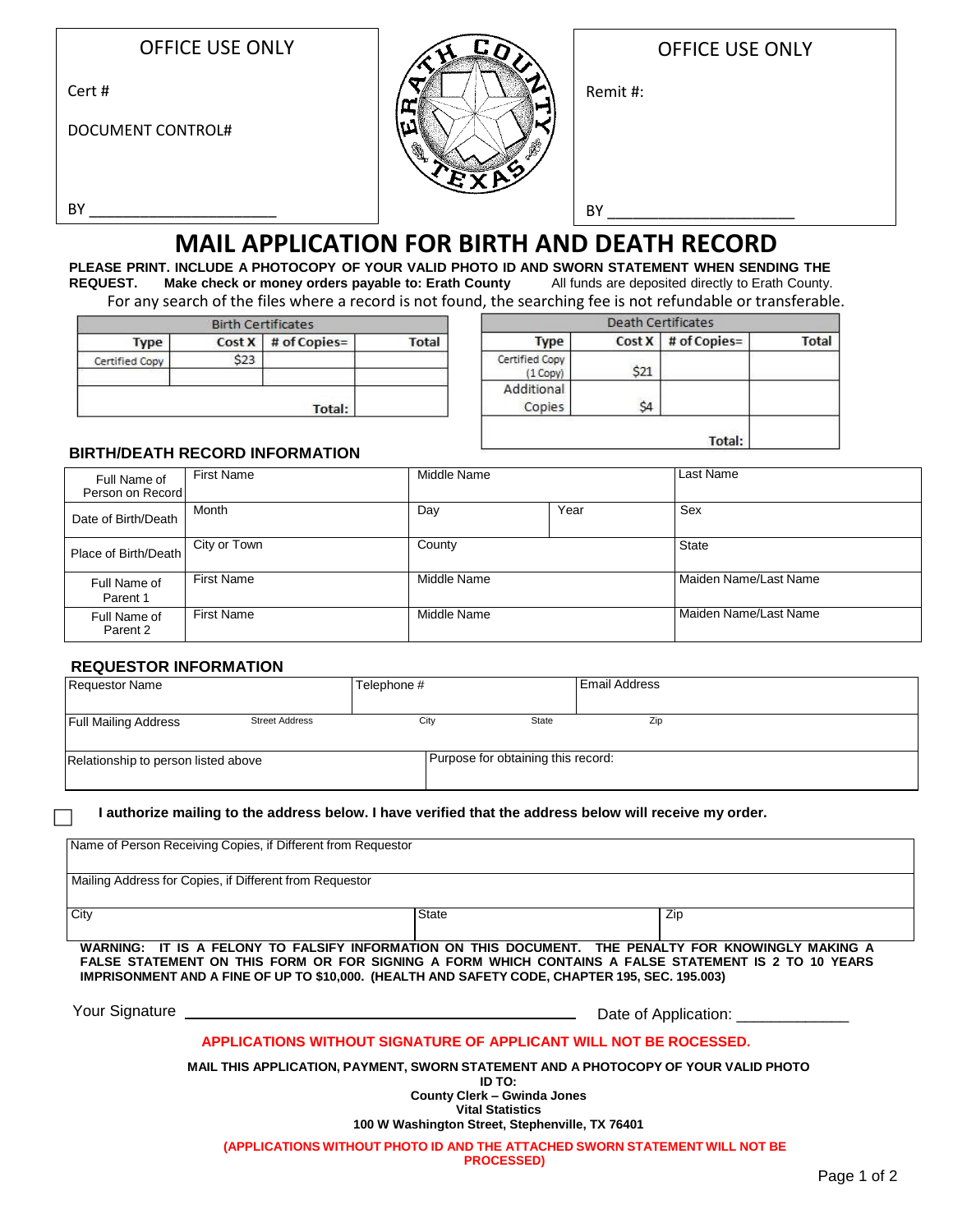

This blank page is to ensure that notarized affidavit (VS-142.3(A)) does not print on the reverse side of the application (VS-142.3).